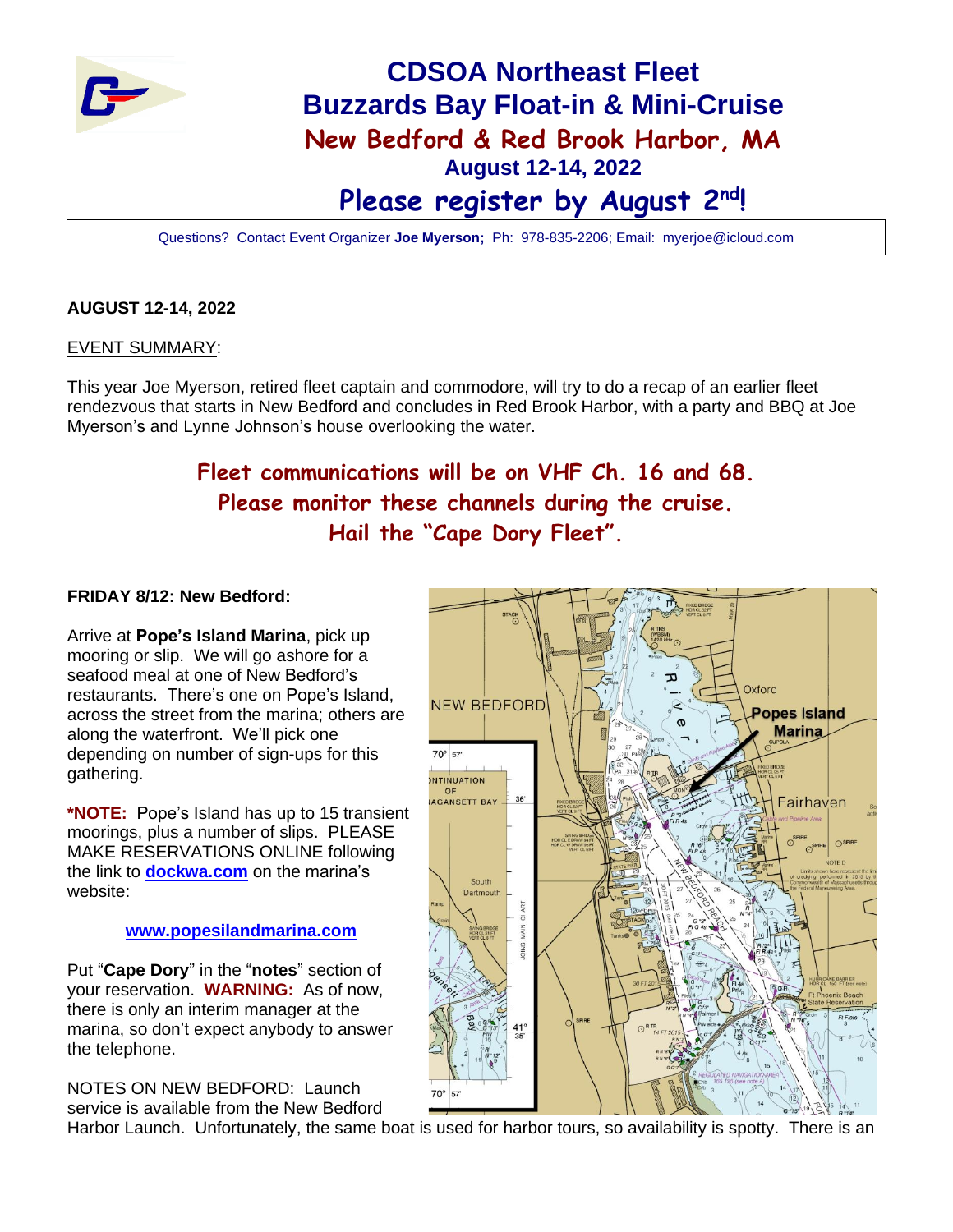empty slip at Pope's Island that's available for dinghies—it's often pretty full. There is also a city dinghy dock in the harbormaster's/police pier adjacent to the State Fish Pier.

#### **SATURDAY 8/13: Red Brook Harbor:**

Depart New Bedford in morning and sail northeast to Red Brook Harbor (roughly 28 nautical miles). Depending on the number of participants, we could make this trip a race, or simply sail as a group.

Arrive at **Parker's Boat Yard** (VHF Channel 69) to pick up a mooring, or anchor off Bassets Island (free, but a long dinghy trip). Patti Parker advises me that there should be plenty of moorings available for that weekend. She suggests making reservations via Dookwa.com, through their website at **[wwwparkersboatyard.com](http://wwwparkersboatyard.com/)**. However, Parker's does respond to telephone calls at 508-563-9366. Parker's has a launch service that runs until 8 p.m. Their dinghy dock is very crowded, but useable. If enough boats sign up, we could pay the launch operators to stay on duty later.

After finding a mooring, everybody is invited for a dark-and-stormy party and BBQ at Joe's and Lynne's house at **124 Red Brook Harbor Road**, less than a quarter-mile from Parker's.